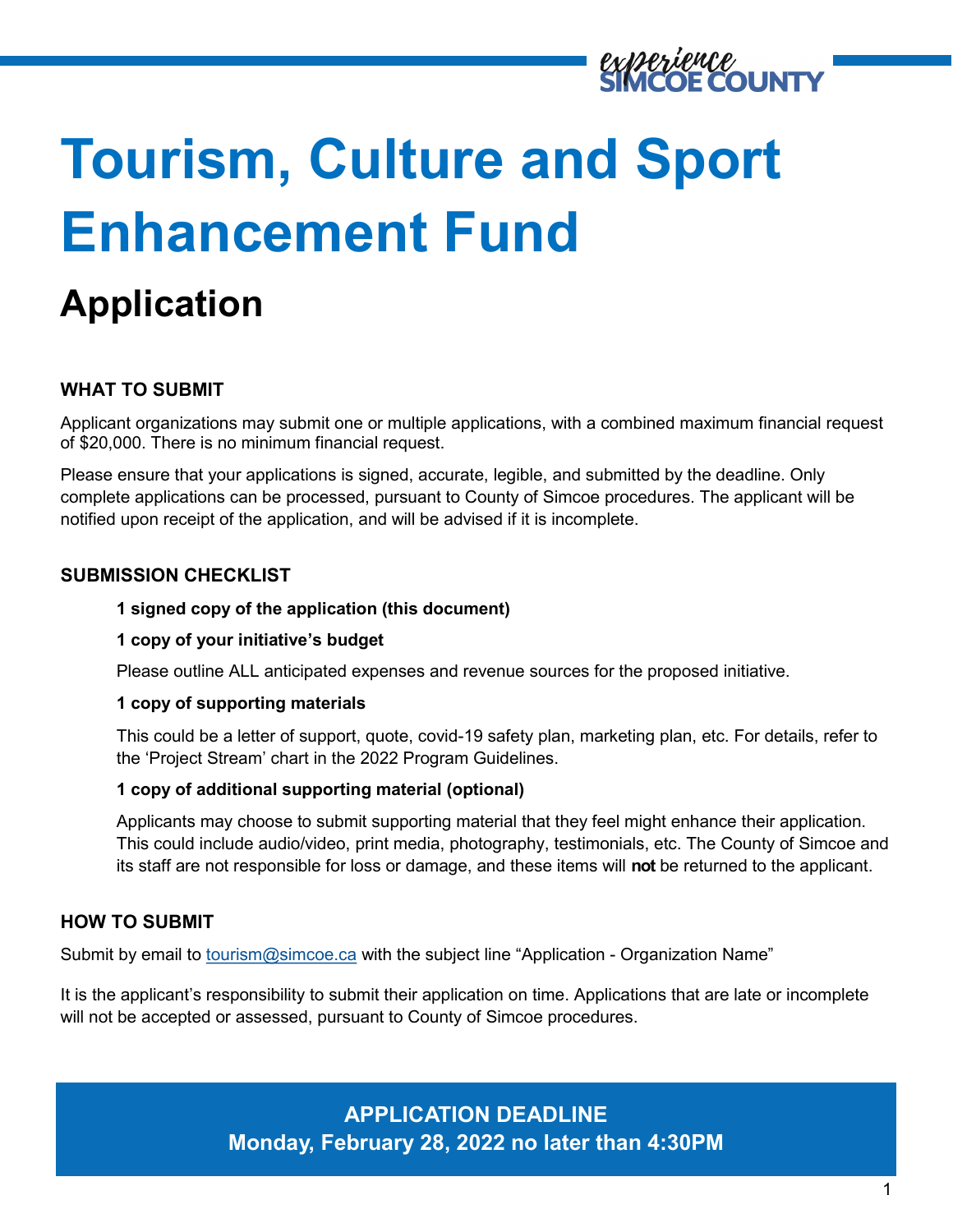| <b>APPLICANT INFORMATION</b>                                                                                      |                                     |  |
|-------------------------------------------------------------------------------------------------------------------|-------------------------------------|--|
| Name of Organization:                                                                                             |                                     |  |
| Address:                                                                                                          |                                     |  |
| City:                                                                                                             | Postal Code:                        |  |
| Type of Organization:<br>Not-for-profit organization<br>Municipality                                              | Mandate:                            |  |
| <b>Contact Person:</b>                                                                                            |                                     |  |
| Title:                                                                                                            |                                     |  |
| Email:                                                                                                            | Phone:                              |  |
|                                                                                                                   | <b>INITIATIVE OVERVIEW</b>          |  |
| Title of Initiative:                                                                                              |                                     |  |
| Provide a brief overview of the initiative for which you are requesting financial support, in the space provided. |                                     |  |
| <b>Funding Request:</b><br>\$                                                                                     | Select a funding stream:<br>Project |  |
|                                                                                                                   | Capacity-Building                   |  |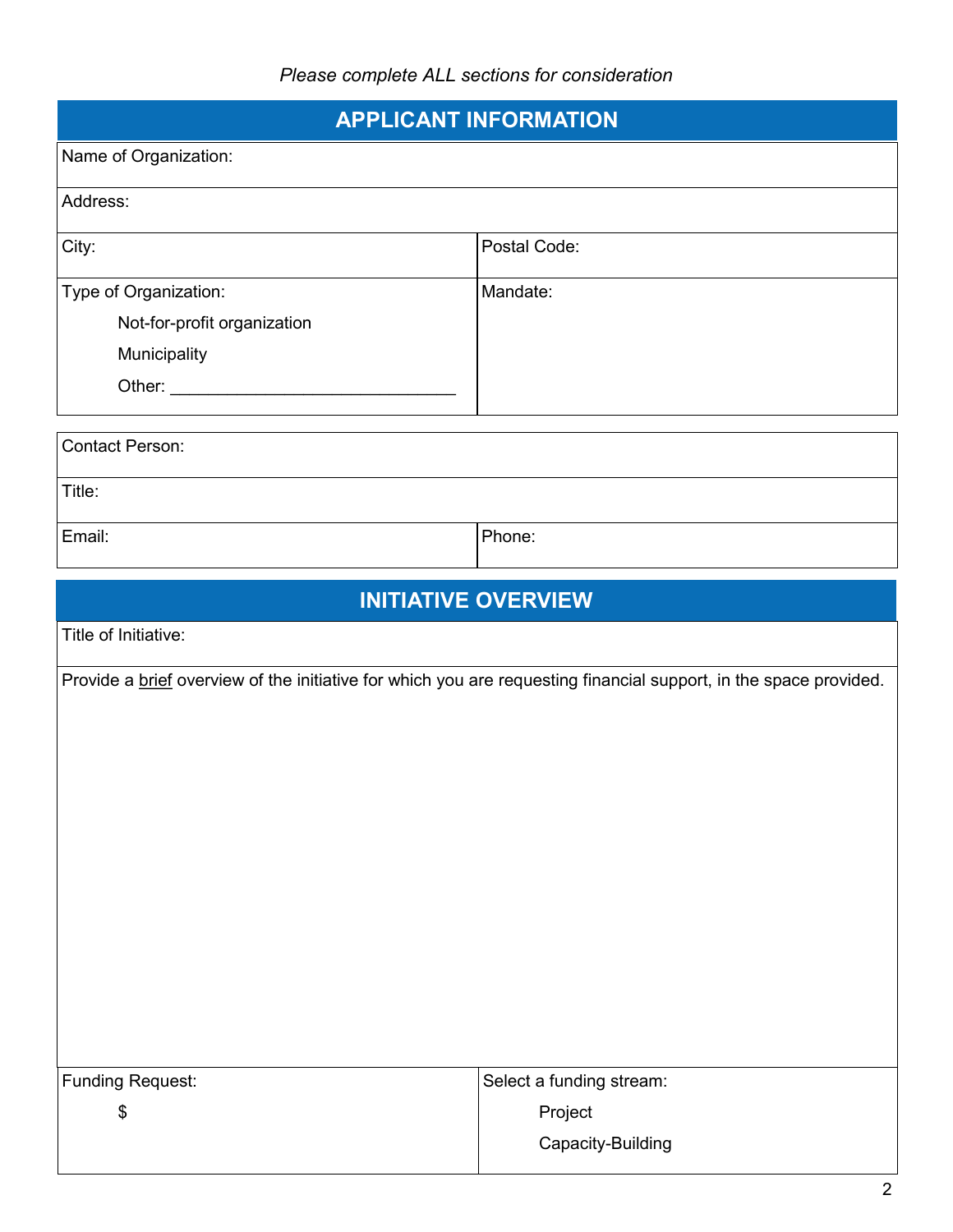|                                                                                  | What project costs will be covered by this program, if awarded? Please be specific. |  |  |  |
|----------------------------------------------------------------------------------|-------------------------------------------------------------------------------------|--|--|--|
|                                                                                  |                                                                                     |  |  |  |
|                                                                                  |                                                                                     |  |  |  |
|                                                                                  |                                                                                     |  |  |  |
|                                                                                  |                                                                                     |  |  |  |
| How will your initiative benefit tourism, culture and/or sport in Simcoe County? |                                                                                     |  |  |  |
|                                                                                  |                                                                                     |  |  |  |
|                                                                                  |                                                                                     |  |  |  |
|                                                                                  |                                                                                     |  |  |  |
|                                                                                  |                                                                                     |  |  |  |
| What do you hope to accomplish with this initiative?                             | How will you measure the success of your proposed                                   |  |  |  |
| What are your primary goals? (up to 4)                                           | initiative? (up to 4)                                                               |  |  |  |
| 1.                                                                               | 1.                                                                                  |  |  |  |
|                                                                                  |                                                                                     |  |  |  |
| 2.                                                                               | 2.                                                                                  |  |  |  |
|                                                                                  |                                                                                     |  |  |  |
|                                                                                  |                                                                                     |  |  |  |
| 3.                                                                               | 3.                                                                                  |  |  |  |
|                                                                                  |                                                                                     |  |  |  |
| 4.                                                                               | 4.                                                                                  |  |  |  |
|                                                                                  |                                                                                     |  |  |  |
|                                                                                  |                                                                                     |  |  |  |
|                                                                                  |                                                                                     |  |  |  |
| Select all applicable target markets:                                            | Select all applicable source markets:                                               |  |  |  |
| Young Singles or Couples                                                         | <b>Simcoe County</b><br><b>GTA</b>                                                  |  |  |  |
| Mature Singles or Couples                                                        | Southwestern Ontario                                                                |  |  |  |
| Young Families (kids <6)                                                         |                                                                                     |  |  |  |
| Older Families (kids 13-18)                                                      | Quebec<br><b>USA</b>                                                                |  |  |  |
| Midlife Families (kids 7-12)                                                     |                                                                                     |  |  |  |
| Couples with Adult Children (kids 18+)                                           |                                                                                     |  |  |  |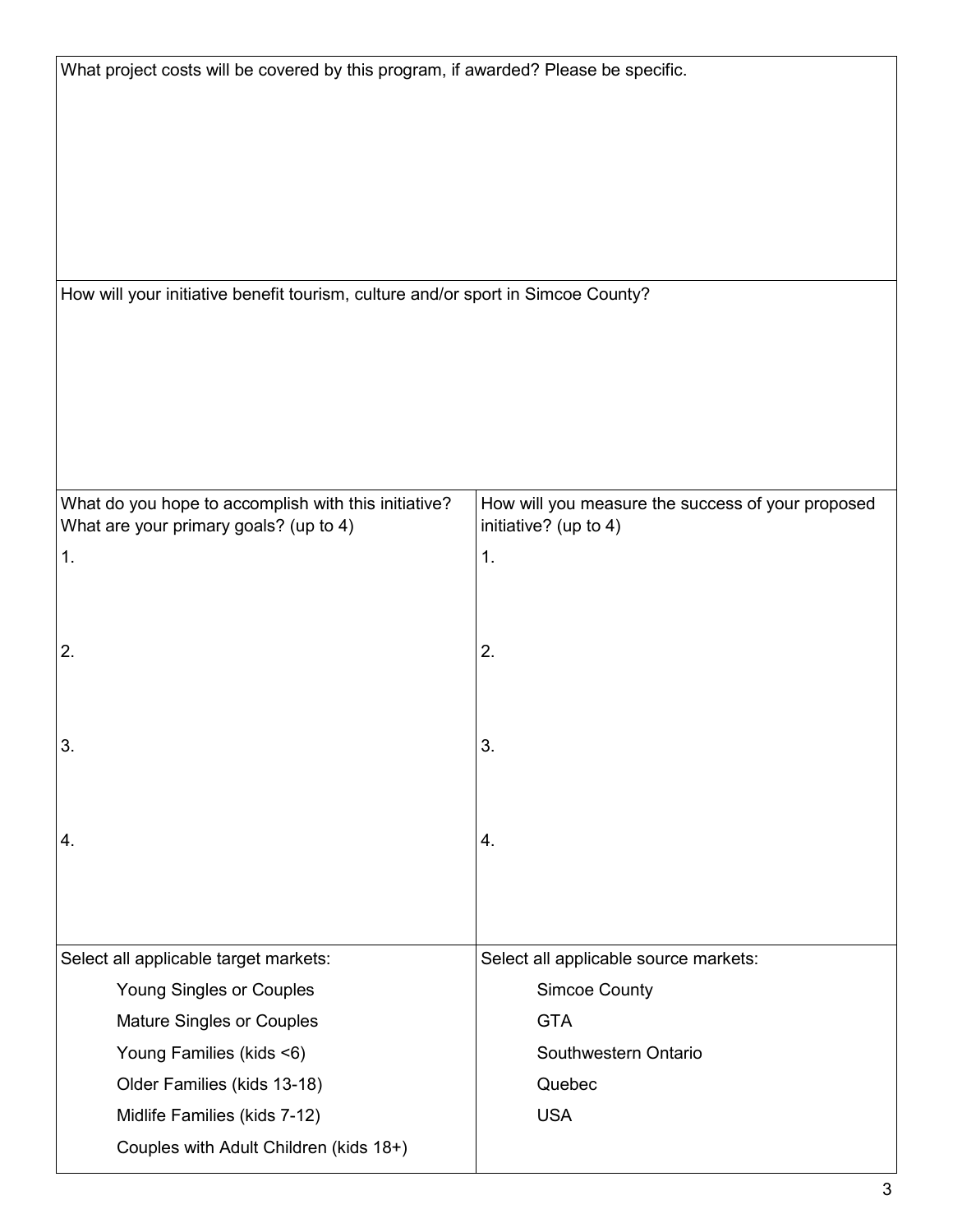| Is this a new initiative, for which funding has not previously been awarded?                         | Yes | No |
|------------------------------------------------------------------------------------------------------|-----|----|
| Does your initiative meet the accessibility standards outlined in the guidelines?                    | Yes | No |
| Do you currently receive any other subsidies from the County of Simcoe?<br>If yes, please elaborate: | Yes | No |

## **PARTNERSHIPS**

If your initiative depends on collaboration with partners (i.e. delivery, facilitation, volunteers, provision of financial support), please indicate where they have, as yet, committed to their role. For those partners who have made a formal commitment, please attach a letter of support indicating what their partnership entails.

| Partner 1:                                                         |     |           |  |
|--------------------------------------------------------------------|-----|-----------|--|
| Has this partner formally agreed to participate in the initiative? | Yes | No.       |  |
| Is there a letter of support attached from this partner?           | Yes | <b>No</b> |  |
| <b>Partner 2:</b>                                                  |     |           |  |
| Has this partner formally agreed to participate in the initiative? | Yes | No.       |  |
| Is there a letter of support attached from this partner?           | Yes | No.       |  |
| <b>Partner 3:</b>                                                  |     |           |  |
| Has this partner formally agreed to participate in the initiative? | Yes | No.       |  |
| Is there a letter of support attached from this partner?           | Yes | No.       |  |

For partners who have yet to make a formal commitment, please elaborate on anticipated support.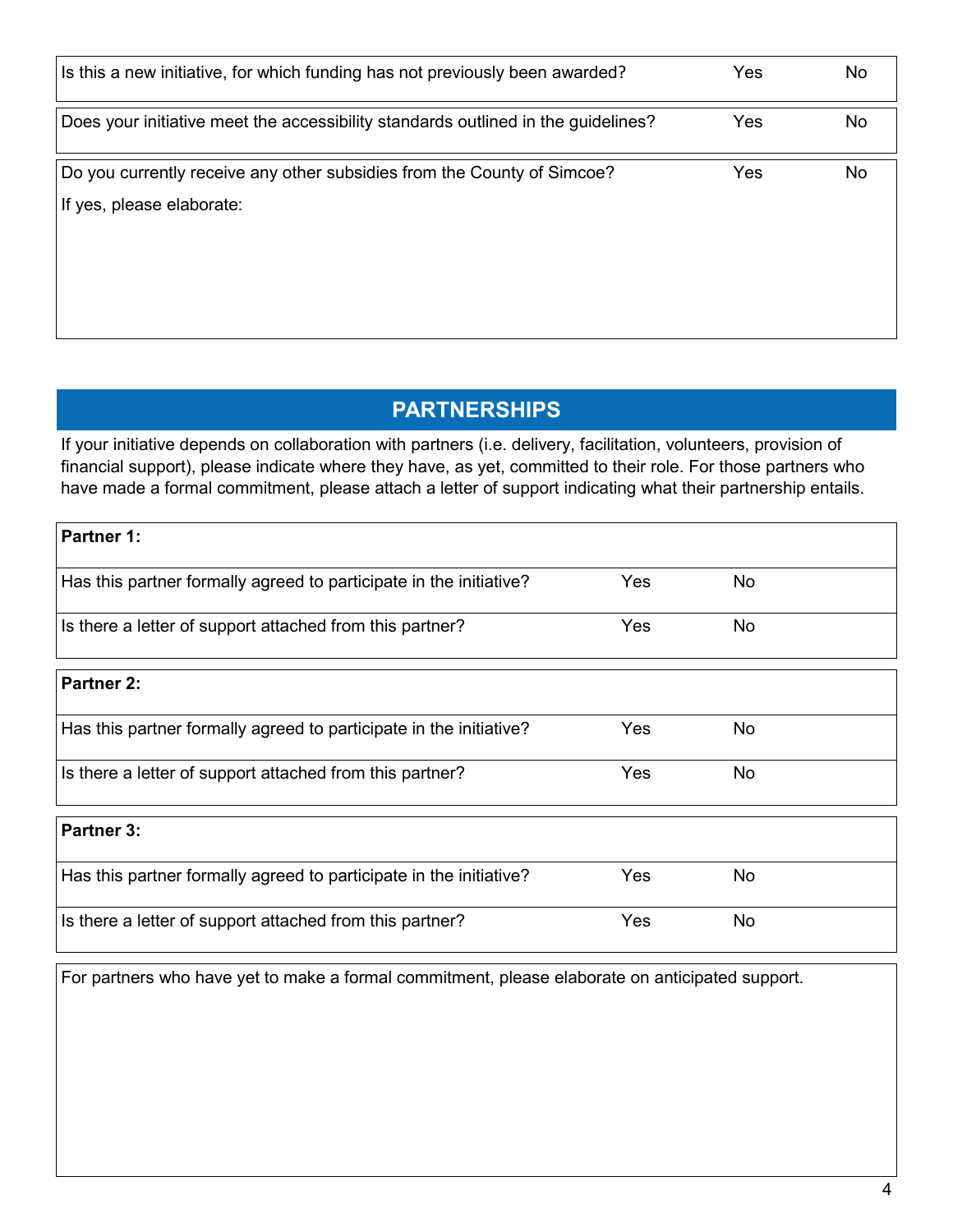## **BUDGET**

In addition to the financial details provided below, please include a copy of the budget for the proposed initiative with your application, detailing ALL anticipated revenues and expenses related to the project. This can be in any format that you already use.

### **Revenue**

Itemize ALL anticipated sources of revenue for the proposed initiative, including other grants, donations and/or sponsorships. *DO NOT* include in-kind goods or services, or funding from Tourism Simcoe County

#### **Expenses**

Itemize the anticipated expenses for only the items for which you are requesting funding, and details of those expenses.

*Expenses:* List items for which you are requesting funding. Be specific—rather than a line for general "Marketing", list specific items such as "Digital Marketing" or "Radio Advertising". Where possible, include the name of the vendor or provider.

*Budget without County funds:* Anticipated cost (inclusive of HST) for each item, without considering funds from this program. This number needs to meet the minimum applicant contribution requirement:

- Initiatives funded under the Capacity-Building stream do not require any matched funds.
- initiatives funded under the Project stream require the applicant to contribute a minimum of 20% to each funded item.
- *+ County funding request:* Amount of funding requested to enhance the item.
- *= Total enhanced budget:* Total budget for the item, including funding from this program.

*Rationale:* Briefly explain how the funding will enhance this line item.

| <b>REVENUE SOURCES</b> | <b>AMOUNT</b>                             | NOTES-if applicable |
|------------------------|-------------------------------------------|---------------------|
|                        | $\pmb{\$}$                                |                     |
|                        | $\, \, \raisebox{12pt}{$\scriptstyle \$}$ |                     |
|                        | $\boldsymbol{\$}$                         |                     |
|                        | $\, \, \raisebox{12pt}{$\scriptstyle \$}$ |                     |
|                        | $\, \, \raisebox{12pt}{$\scriptstyle \$}$ |                     |
|                        | $\, \, \raisebox{12pt}{$\scriptstyle \$}$ |                     |
|                        | $\, \, \raisebox{12pt}{$\scriptstyle \$}$ |                     |
|                        | $\boldsymbol{\$}$                         |                     |
|                        | $\, \, \raisebox{12pt}{$\scriptstyle \$}$ |                     |
|                        | $\pmb{\$}$                                |                     |
|                        | $\, \, \raisebox{12pt}{$\scriptstyle \$}$ |                     |
|                        | $\pmb{\$}$                                |                     |
| TOTAL:                 | $\boldsymbol{\$}$                         |                     |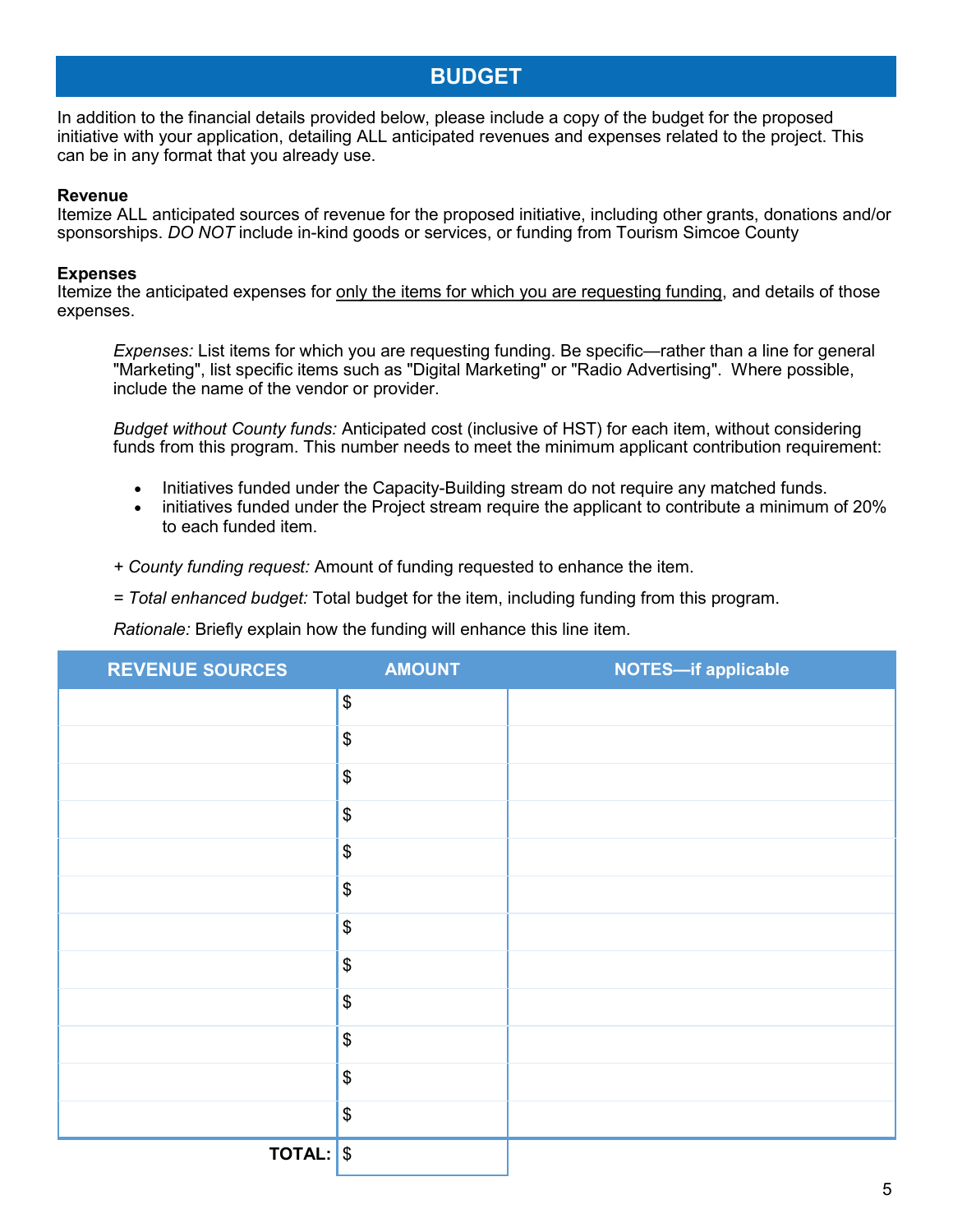| <b>EXPENSES</b>   | <b>Budget without<br/>County funds</b><br>(Applicant<br>contribution) | + County<br>funding<br>request            | $=$ Total<br>enhanced<br>budget           | <b>RATIONALE</b> |
|-------------------|-----------------------------------------------------------------------|-------------------------------------------|-------------------------------------------|------------------|
|                   | \$                                                                    | $\, \, \raisebox{12pt}{$\scriptstyle \$}$ | $\boldsymbol{\$}$                         |                  |
|                   | \$                                                                    | $\, \, \raisebox{12pt}{$\scriptstyle \$}$ | $\boldsymbol{\$}$                         |                  |
|                   | \$                                                                    | $\, \, \raisebox{12pt}{$\scriptstyle \$}$ | $\, \, \raisebox{12pt}{$\scriptstyle \$}$ |                  |
|                   | \$                                                                    | $\, \, \raisebox{12pt}{$\scriptstyle \$}$ | $\boldsymbol{\$}$                         |                  |
|                   | \$                                                                    | $\, \, \raisebox{12pt}{$\scriptstyle \$}$ | $\boldsymbol{\$}$                         |                  |
|                   | \$                                                                    | $\, \, \raisebox{12pt}{$\scriptstyle \$}$ | $\boldsymbol{\$}$                         |                  |
|                   | \$                                                                    | $\, \, \raisebox{12pt}{$\scriptstyle \$}$ | $\boldsymbol{\$}$                         |                  |
|                   | \$                                                                    | $\, \, \raisebox{12pt}{$\scriptstyle \$}$ | $\boldsymbol{\$}$                         |                  |
|                   | $\, \, \raisebox{12pt}{$\scriptstyle \$}$                             | $\boldsymbol{\$}$                         | $\boldsymbol{\$}$                         |                  |
|                   | $\, \, \raisebox{12pt}{$\scriptstyle \$}$                             | $\pmb{\$}$                                | $\boldsymbol{\$}$                         |                  |
|                   | $\, \, \raisebox{12pt}{$\scriptstyle \$}$                             | $\pmb{\$}$                                | $\boldsymbol{\$}$                         |                  |
|                   | \$                                                                    | $\pmb{\$}$                                | $\boldsymbol{\$}$                         |                  |
|                   | \$                                                                    | $\pmb{\$}$                                | $\boldsymbol{\$}$                         |                  |
| <b>TOTALS:</b> \$ |                                                                       | $\pmb{\$}$                                | $\boldsymbol{\$}$                         |                  |